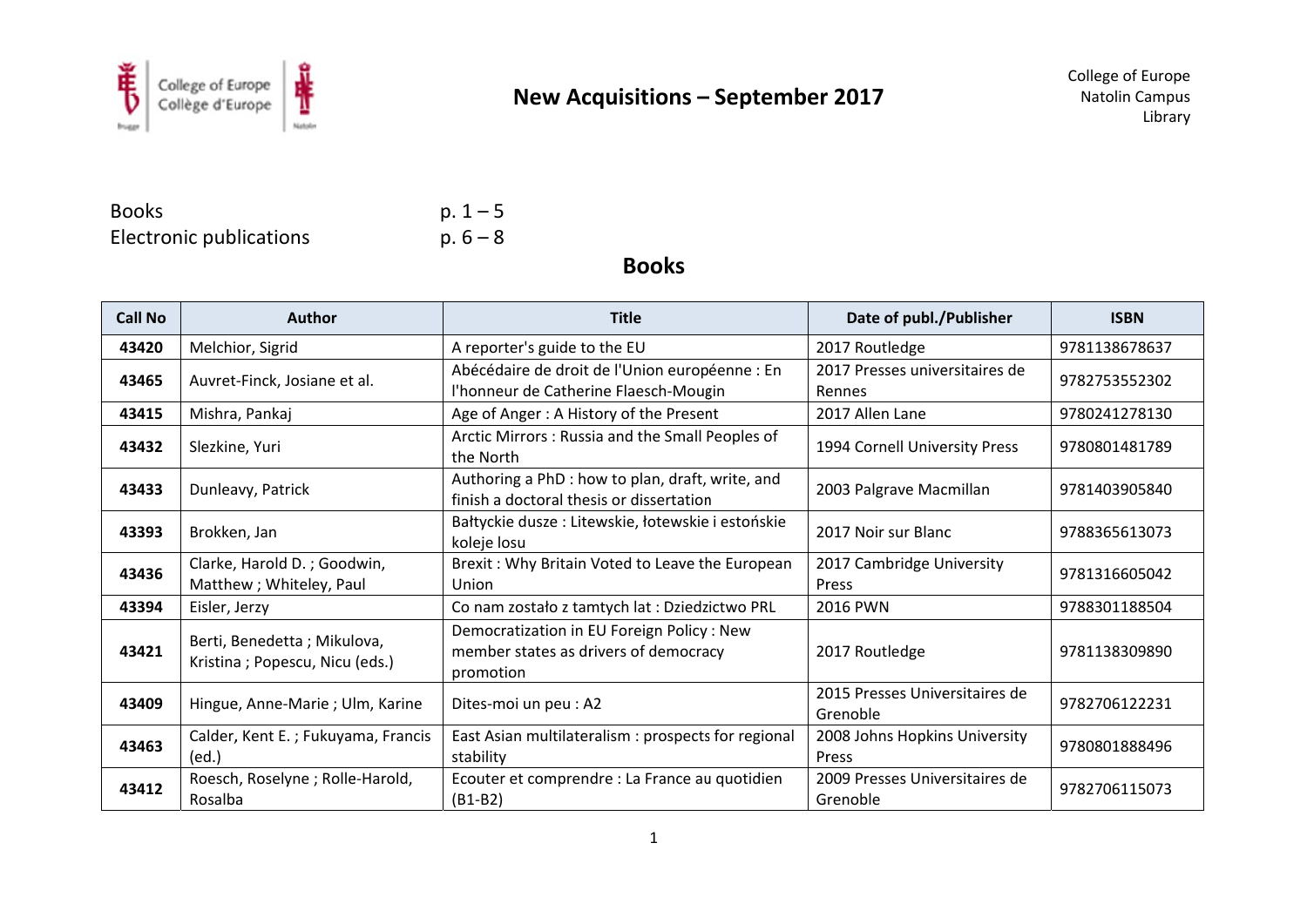

| <b>Call No</b> | <b>Author</b>                                                        | <b>Title</b>                                                                              | Date of publ./Publisher                        | <b>ISBN</b>   |
|----------------|----------------------------------------------------------------------|-------------------------------------------------------------------------------------------|------------------------------------------------|---------------|
| 43395          | Żbikowska-Migoń, Anna; Skalska-<br>Zlat, Marta (red.)                | Encyklopedia książki. Tom 1, Eseje, A-J                                                   | 2017 Wydawnictwo<br>Uniwersytetu Wrocławskiego | 9788322935439 |
| 43396          | Żbikowska-Migoń, Anna; Skalska-<br>Zlat, Marta (red.)                | Encyklopedia książki. Tom 2, K-Z                                                          | 2017 Wydawnictwo<br>Uniwersytetu Wrocławskiego | 9788322935439 |
| 43422          | Diesen, Glenn                                                        | EU and NATO Relations with Russia: After the<br>Collapse of the Soviet Union              | 2017 Routledge                                 | 9781138063273 |
| 43419          | Jones, Christopher (ed.)                                             | EU Energy Law. Vol. 11, The Role of Gas in the<br><b>EU's Energy Union</b>                | 2017 Claeys and Casteels                       | 9789077644461 |
| 43391          | Czapiewski, Edward; Szczepańska-<br>Dudziak, Anna (red.)             | Europa Środkowo-Wschodnia w kręgu koncepcji<br>Międzymorza                                | 2017 Minerwa                                   | 9788364277894 |
| 43392          | Wojtaszak, Andrzej; Jartyś, Janusz<br>; Krawcewicz, Arkadiusz (red.) | Europa wobec problemu uchodźców w XXI wieku                                               | 2016 Minerwa                                   | 9788364277856 |
| 43383          | Landuyt, Ariane (ed.)                                                | European integration between history and new<br>challenges                                | 2014 Società editrice Il Mulino                | 9788815147158 |
| 43423          | Kubicek, Paul                                                        | European politics                                                                         | 2017 Routledge                                 | 9781138671607 |
| 43435          | Youngs, Richard                                                      | Europe's Eastern Crisis: The Geopolitics of<br>Asymmetry                                  | 2017 Cambridge University<br>Press             | 9781107547315 |
| 43405          | Grégoire, Maïa ; Merlo, Garcia                                       | Exercices communicatifs de la grammaire<br>progressive du français : Niveau intermédiaire | 2004 Clé International                         | 2090333596    |
| 43424          | Cole, Alistair                                                       | French politics and society                                                               | 2017 Routledge                                 | 9781138941410 |
| 43406          | Boularès, Michèle ; Frérot, Jean-<br>Louis                           | Grammaire progressive du Français avec 400<br>exercises : avancé                          | 2012 Clé International                         | 9782090381184 |
| 43407          | Boularès, Michèle ; Frérot, Jean-<br>Louis                           | Grammaire progressive du Français avec 400<br>exercises : Corrigés : avancé               | 2012 Clé International                         | 9782090381191 |
| 43454          | Stahl, Paul H.                                                       | Household, village, and village confederation in<br>southeastern Europe                   | 1986 Columbia University Press                 | 0880330945    |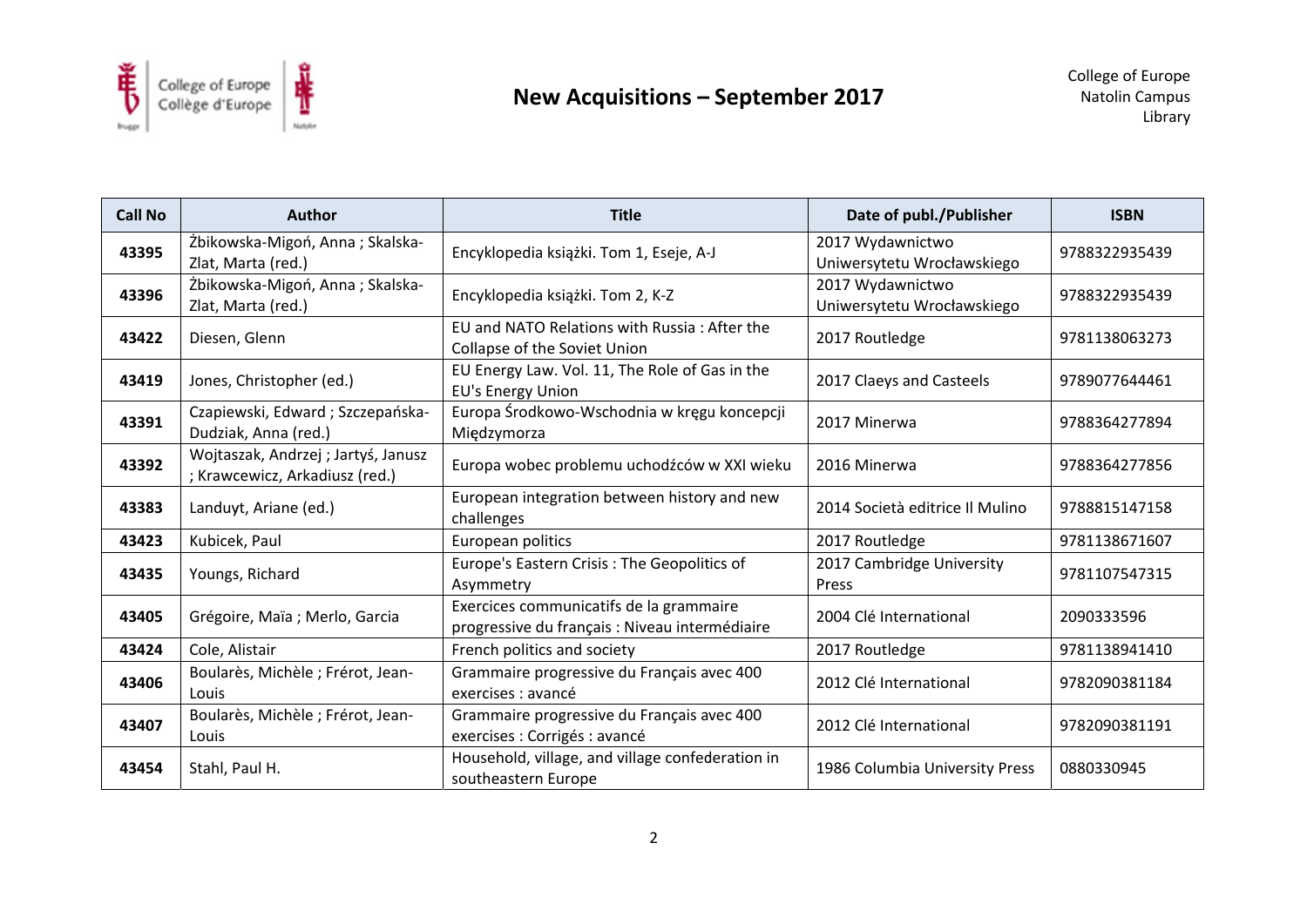

| <b>Call No</b> | <b>Author</b>                                                      | <b>Title</b>                                                                                 | Date of publ./Publisher                    | <b>ISBN</b>   |
|----------------|--------------------------------------------------------------------|----------------------------------------------------------------------------------------------|--------------------------------------------|---------------|
| 43418          | Streeck, Wolfgang                                                  | How Will Capitalism End? : Essays on a Failing<br>System                                     | 2016 Verso                                 | 9781784784010 |
| 43455          | Best, Geoffrey                                                     | Humanity in Warfare: Modern History of the<br><b>International Law of Armed Conflicts</b>    | 1980 Weidenfeld and Nicolson               | 0297777378    |
| 43462          | Atkinson, Anthony B.                                               | Inequality : what can be done?                                                               | 2015 Harvard University Press              | 9780674504769 |
| 43425          | Repko, Allen F.; Szostak, Rick                                     | Interdisciplinary research : process and theory                                              | 2017 Sage                                  | 9781506330488 |
| 43426          | Dijkstra, Hylke                                                    | <b>International Organizations and Military Affairs</b>                                      | 2016 Routledge                             | 9781138065093 |
| 43403          | Abry, Dominique ; Chalaron,<br>Marie-Laure                         | La grammaire des premiers temps : B1-B2                                                      | 2015 Presses Universitaires de<br>Grenoble | 9782706122842 |
| 43404          | Abry, Dominique ; Chalaron,<br>Marie-Laure                         | La grammaire des premiers temps : B1-B2 :<br>corrigés                                        | 2015 Presses Universitaires de<br>Grenoble | 9782706122859 |
| 43461          | Sands, Philippe                                                    | Lawless World: Making and Breaking Global<br><b>Rules</b>                                    | 2016 Penguin                               | 9780141985053 |
| 43411          | Chapiro, Lucile (et al.)                                           | Le DALF C1/C2 100% réussite                                                                  | 2017 Editions Didier                       | 9782278087945 |
| 43410          | Barthe, Marie; Chovelon,<br>Bernadette ; Philogone, Anne-<br>Marie | Le français par les textes A2-B1 : Quarante-cinq<br>textes de français facile avec exercices | 2015 Presses Universitaires de<br>Grenoble | 9782706124662 |
| 43464          | Atkinson, A. B. (Anthony Barnes);<br>Stiglitz, Joseph E.           | Lectures on public economics                                                                 | 2015 Princeton University Press            | 9780691166414 |
| 43439          | Veil, Simone                                                       | Mes combats                                                                                  | 2016 Bayard                                | 9782227489370 |
| 43457          | Flacke, Monika (ed.)                                               | Mythen der Nationen : ein Europäisches<br>Panorama                                           | 2001 Koehler & Amelang                     | 3733802217    |
| 43397          | Rohoziński, Jerzy                                                  | Narodziny globalnego dżihadu                                                                 | 2017 Wydawnictwo Poznańskie                | 9788379766222 |
| 43469          | Mauss, Marcel                                                      | OEuvres. Vol. 1, Les fonctions sociales du sacré                                             | 1968 Éditions de Minuit                    | 9782707302595 |
| 43470          | Mauss, Marcel                                                      | OEuvres. Vol. 2, Représentations collectives et<br>diversité des civilisations               | 1969 Éditions de Minuit                    | 9782707303929 |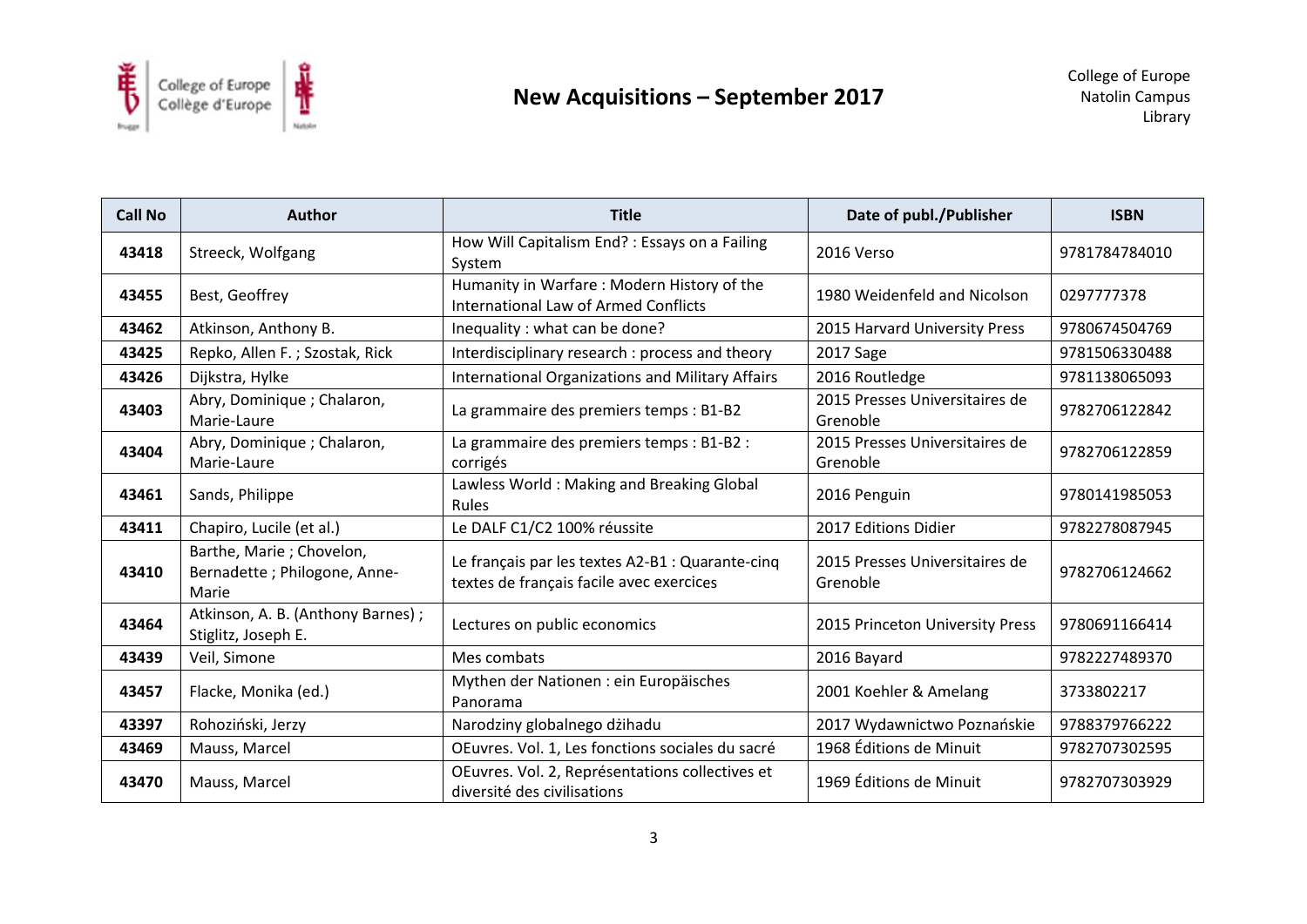

| <b>Call No</b> | <b>Author</b>                                                              | <b>Title</b>                                                                                                                   | Date of publ./Publisher                               | <b>ISBN</b>   |
|----------------|----------------------------------------------------------------------------|--------------------------------------------------------------------------------------------------------------------------------|-------------------------------------------------------|---------------|
| 43471          | Mauss, Marcel                                                              | Œuvres. Vol. 3, Cohésion sociale et division de la<br>sociologie                                                               | 1969 Éditions de Minuit                               | 9782707300454 |
| 43431          | Todd, Emmanuel                                                             | Où en sommes-nous ? : Une esquisse de l'histoire<br>humaine                                                                    | 2017 Seuil                                            | 9782021319002 |
| 43429          | Dyduch, Joanna  [et al.] (ed.)                                             | Poland and Slovakia: Bilateral Relations in a<br>Multilateral Context (2004-2016) : Essays on<br><b>Politics and Economics</b> | 2017 ibidem Verlag                                    | 9783838209760 |
| 43445          | Kijewska, Barbara                                                          | Polityka równościowa: przestrzeń instytucjonalna                                                                               | 2016 Wydawnictwo LIBRON -<br>Filip Lohner             | 9788365148872 |
| 43467          | Applebaum, Anne                                                            | Red Famine: Stalin's War on Ukraine                                                                                            | 2017 Allen Lane                                       | 9780241003800 |
| 43437          | Lamont, Christopher K.                                                     | Research methods in international relations                                                                                    | 2015 Sage                                             | 9781446286050 |
| 43389          | Tymanowski, Józef                                                          | Rola i znaczenie Republiki Białoruś we<br>współczesnej Europie                                                                 | 2017 Wydawnictwo Adam<br>Marszałek                    | 9788380197329 |
| 43434          | Samokhvalov, Vsevolod                                                      | Russian-European relations in the Balkans and<br><b>Black Sea</b>                                                              | 2017 Springer Berlin Heidelberg                       | 9783319520773 |
| 43400          | Piskorska, Beata                                                           | Soft power w polityce UE wobec państw<br>Partnerstwa Wschodniego                                                               | 2017 Wydawnictwo KUL                                  | 9788380613829 |
| 43385          | Matykiewicz-Włodarska,<br>Aleksandra; Ślufińska, Monika<br>$(\text{red.})$ | Systemy medialne państw Unii Europejskiej :<br>Kraje pierwszej piętnastki                                                      | 2017 Adam Marszałek                                   | 9788380196889 |
| 43446          | Missiroli, Antonio (ed.)                                                   | The EU and the world : players and policies post-<br>Lisbon: A handbook                                                        | 2016 European Union Institute<br>for Security Studies | 9789291985074 |
| 43427          | Fletcher, Maria ; Herlin-Karnell,<br>Ester ; Matera, Claudio (eds.)        | The European Union as an area of freedom,<br>security and justice                                                              | 2017 Routledge                                        | 9781138828575 |
| 43466          | Dugin, Alexander                                                           | The Fourth Political Theory                                                                                                    | 2012 Arktos                                           | 9781907166655 |
| 43430          | Slezkine, Yuri                                                             | The House of Government: A Saga of the Russian<br>Revolution                                                                   | 2017 Princeton University Press                       | 9780691176949 |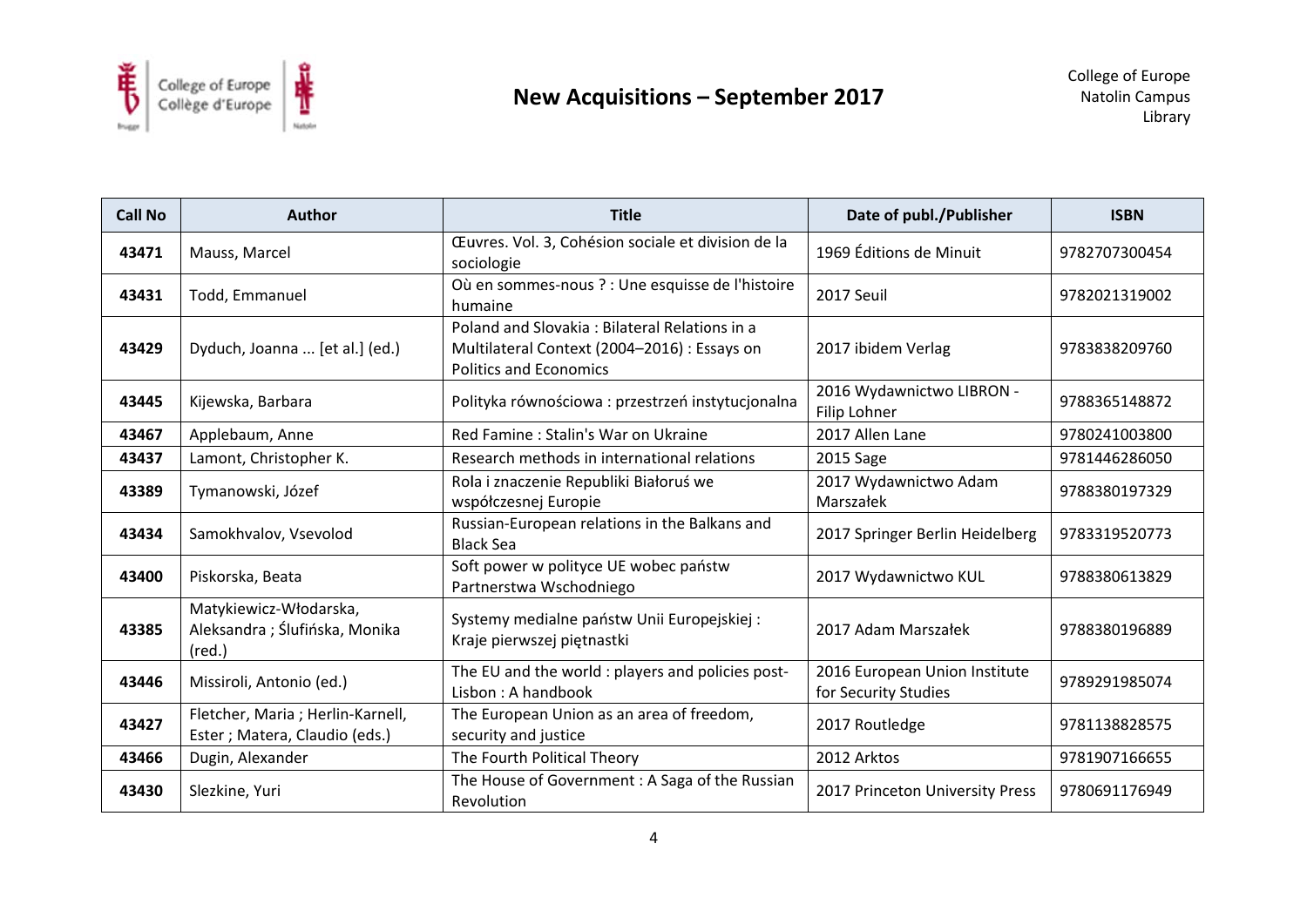

| Call No | <b>Author</b>                                          | <b>Title</b>                                                                                                    | Date of publ./Publisher            | <b>ISBN</b>   |
|---------|--------------------------------------------------------|-----------------------------------------------------------------------------------------------------------------|------------------------------------|---------------|
| 43414   | Ostrovsky, Arkady                                      | The Invention of Russia: The Rise of Putin and the<br>Age of Fake News                                          | 2017 Penguin Books                 | 9780399564178 |
| 43438   | Gallo, Carmine                                         | The Storyteller's Secret : How TED Speakers and<br>Inspirational Leaders Turn Their Passion into<br>Performance | 2016 Macmillan                     | 9781509814756 |
| 43386   | Stelmach, Andrzej ; Hurska-<br>Kowalczyk, Liana (red.) | Ukraina po (Euro) majdanie                                                                                      | 2017 Adam Marszałek                | 9788380196544 |
| 43417   | De Ploeg, Chris Kaspar                                 | Ukraine in the Crossfire                                                                                        | 2017 Clarity Press                 | 9780997287080 |
| 43408   | Crépieux, Gaël (et al.)                                | Vocabulaire essentiel du français B1                                                                            | 2017 Dider                         | 9782278087303 |
| 43428   | Biskupski, Mieczysław B.                               | War and diplomacy in East and West : a<br>biography of Józef Retinger                                           | 2017 Routledge                     | 9781138218451 |
| 43442   | Tomasevich, Jozo                                       | War and revolution in Yugoslavia, 1941-1945 :<br>occupation and collaboration                                   | 2001 Stanford University Press     | 0804736154    |
| 43390   | Siudak, Robert                                         | Wpływ Unii Europejskiej na arenę stosunków<br>międzynarodowych : normative power jako<br>hegemonia              | 2017 Wydawnictwo Adam<br>Marszałek | 9788380197077 |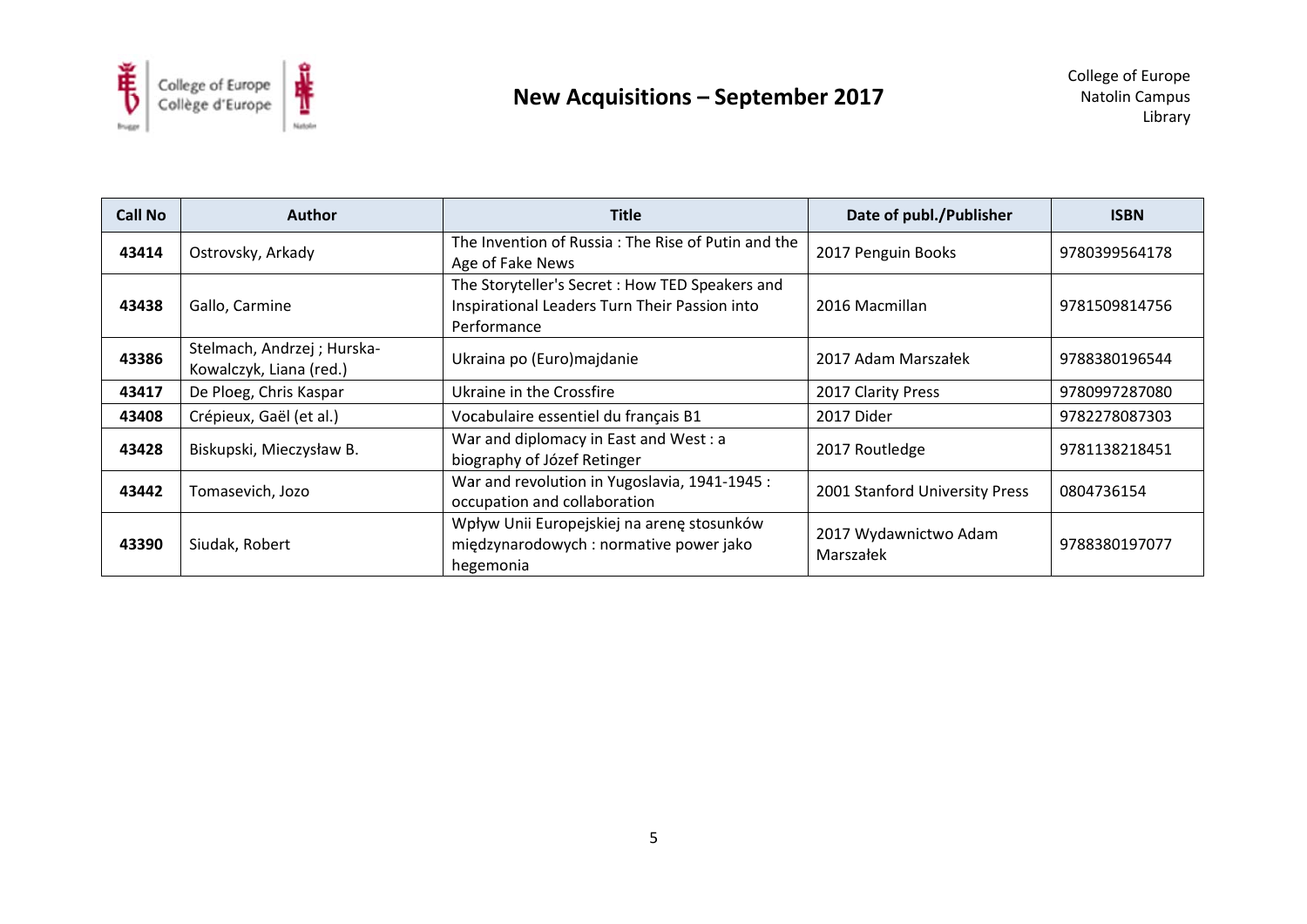

# **Electronic publications**

| <b>AUTHOR</b>                                                                   | <b>TITLE</b>                                                                                                                          | <b>SERIES</b>             | PUBLISHER, DATE of PUBL.                |
|---------------------------------------------------------------------------------|---------------------------------------------------------------------------------------------------------------------------------------|---------------------------|-----------------------------------------|
| David Mansfield                                                                 | A state built on sand [electronic resource] : how opium<br>undermined Afghanistan                                                     | Oxford scholarship online | <b>Oxford University Press,</b><br>2016 |
| edited by Kenneth Dyson<br>and Ivo Maes                                         | Architects of the Euro [electronic resource] :<br>intellectuals in the making of European Monetary Union                              | Oxford scholarship online | <b>Oxford University Press,</b><br>2016 |
| Matt Grossmann and<br>David A. Hopkins                                          | Asymmetric politics [electronic resource] : ideological<br>Republicans and group interest Democrats                                   | Oxford scholarship online | <b>Oxford University Press,</b><br>2016 |
| Michael E. O'Hanlon                                                             | Beyond NATO [electronic resource] : a new security<br>architecture for Eastern Europe                                                 |                           | The Brookings Institution,<br>2017      |
| edited by Cecilia Jacob<br>and Alistair D.B. Cook                               | Civilian protection in the twenty-first century [electronic<br>resource] : governance and responsibility in a<br>fragmented world     | Oxford scholarship online | <b>Oxford University Press,</b><br>2016 |
| Alexander Livingston                                                            | Damn great empires! [electronic resource] : William<br>James and the politics of pragmatism                                           | Oxford scholarship online | <b>Oxford University Press,</b><br>2016 |
| John C. Caldwell                                                                | Demographic Transition Theory [electronic resource]                                                                                   |                           | Springer, 2006                          |
| Alicia García-Herrero<br>[et al.]                                               | EU-China Economic Relations to 2025 [electronic<br>resource] : Building a Common Future                                               |                           | Bruegel, 2017                           |
| Carolyn Chappell Lougee                                                         | Facing the revocation [electronic resource] : Huguenot<br>families, faith, and the king's will                                        | Oxford scholarship online | <b>Oxford University Press,</b><br>2016 |
| Claire Crawford,<br>LorraineDearden, John<br>Micklewright, and Anna<br>Vignoles | Family background and university success [electronic<br>resource] : differences in higher education access and<br>outcomes in England | Oxford scholarship online | <b>Oxford University Press,</b><br>2016 |
| edited by Daniel Maxwell<br>and Nisar Majid                                     | Famine in Somalia [electronic resource] : competing<br>imperatives, collective failures, 2011-12                                      | Oxford scholarship online | <b>Oxford University Press,</b><br>2016 |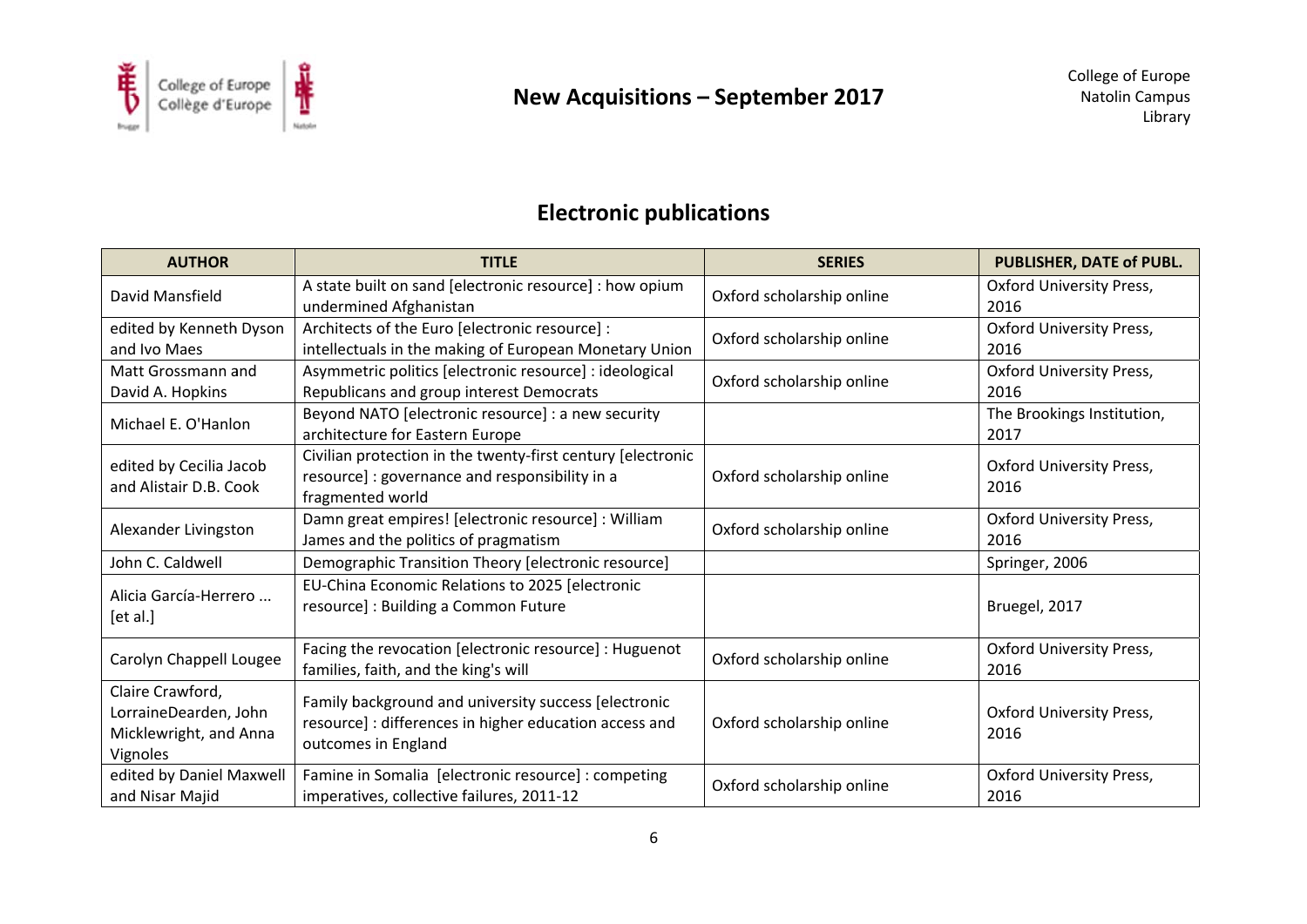

| <b>AUTHOR</b>                                                                           | <b>TITLE</b>                                                                                              | <b>SERIES</b>             | PUBLISHER, DATE of PUBL.                |
|-----------------------------------------------------------------------------------------|-----------------------------------------------------------------------------------------------------------|---------------------------|-----------------------------------------|
| Bryan L. McDonald                                                                       | Food power [electronic resource] : the rise and fall of<br>the postwar American food system               | Oxford scholarship online | <b>Oxford University Press,</b><br>2016 |
| edited by Mehran<br>Kamrava                                                             | Fragile politics [electronic resource] : weak states in the<br>greater Middle East                        | Oxford scholarship online | <b>Oxford University Press,</b><br>2016 |
| <b>Adrian Howkins</b>                                                                   | Frozen empires [electronic resource] : an environmental<br>history of the Antarctic Peninsula             | Oxford scholarship online | <b>Oxford University Press,</b><br>2016 |
| Andres Solimano                                                                         | Global capitalism in disarray [electronic resource] :<br>inequality, debt, and austerity                  | Oxford scholarship online | <b>Oxford University Press,</b><br>2016 |
| edited by Mark V. Pauly,<br>Thomas G. Mcguire and<br>Pedro P. Barros                    | Handbook of Health Economics [electronic resource]                                                        |                           | Elsevier, 2012                          |
| edited by Karen Stoll<br><b>Farrell and Sumit</b><br>Ganguly                            | Heading east [electronic resource] : security, trade, and<br>environment between India and Southeast Asia | Oxford scholarship online | <b>Oxford University Press,</b><br>2016 |
| edited by Gordon<br><b>Betcherman and Martin</b><br>Rama                                | Jobs for development [electronic resource] : challenges<br>and solutions in different country settings    | Oxford scholarship online | <b>Oxford University Press,</b><br>2016 |
| Andy Willimott                                                                          | Living the revolution [electronic resource] : urban<br>communes & Soviet socialism, 1917-1932             | Oxford scholarship online | <b>Oxford University Press,</b><br>2016 |
| edited by Philippe<br>Askenazy, Lutz Bellmann,<br>Alex Bryson, and Eva<br>Moreno Galbis | Productivity puzzles across Europe [electronic resource]                                                  | Oxford scholarship online | <b>Oxford University Press,</b><br>2016 |
| <b>Yoram Meital</b>                                                                     | Revolutionary justice [electronic resource] : special<br>courts and the formation of republican Egypt     | Oxford scholarship online | <b>Oxford University Press,</b><br>2016 |
| <b>Ariel Colonomos</b>                                                                  | Selling the future [electronic resource] : the perils of<br>predicting global politics                    | Oxford scholarship online | <b>Oxford University Press,</b><br>2016 |